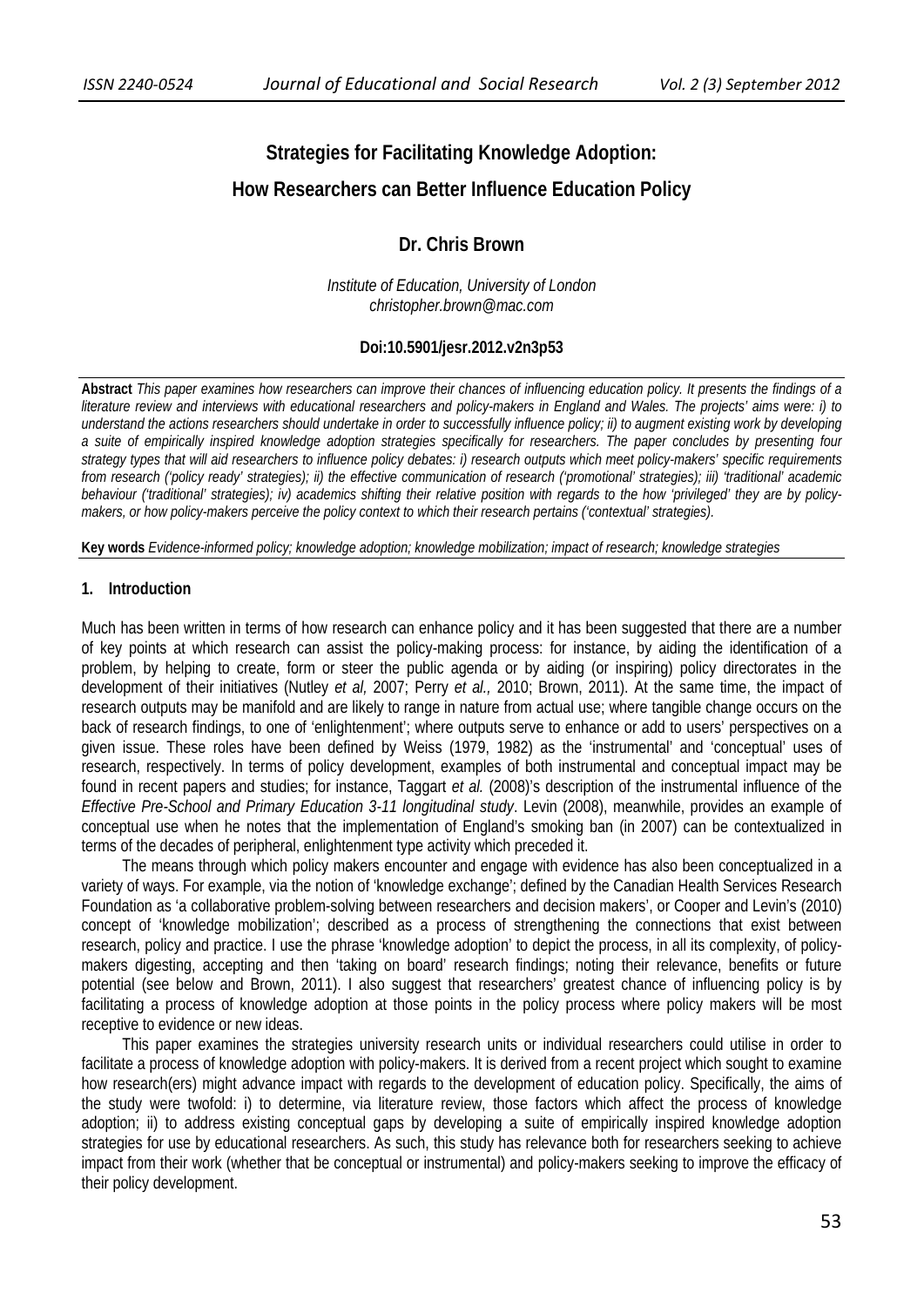# **2. Methodology**

The study was designed to augment existing empirical studies in two ways: i) by addressing a gap in the focus of extant studies for example, Moore *et al.,* (2011) spotlight (health) policy-makers as audiences for research; their resultant strategies are thus diametrically positioned in nature to (although compatible with) those presented below for researchers as knowledge communicators. Other studies (e.g. Innvaer *et al.,* 2002; Campbell *et al.,* 2007) consider impediments to knowledge adoption but do not propose corollary solutions. ii) Using a qualitative approach also distinguishes the analysis from the quantitative work and meta-analyses that abound in this area (Cooper and Levin, 2010). As a result, the knowledge adoption strategies presented are based on a first hand engagement with a multitude of perspectives, with each interview also providing rich contextual data. Much of this contextual data and many of the viewpoints encountered echoed those impediments to evidence use highlighted by the policy-makers interviewed in Innvaer *et al.,* (2002) and by Campbell *et al.,* (2007). As such, these strategies may be seen as directly addressing the issues raised in past analyses of policy-makers' views on this topic.

In order to investigate this area and to produce recommendations for how researchers might direct their approach to knowledge adoption a configurative, systematic review of relevant literature was undertaken. Following the review, 24 semi-structured, in-depth interviews were held with educational researchers and policy-makers working in England and Wales. Cooper and Levin (2010) note that the majority of studies in the field of knowledge mobilization (their term) are Canadian based, derive from the health sector and use quantitative or meta analytical methods. This also potentially places empirical distance between the findings of this project and that of others fulfilling these criteria. It may be assumed however, that jurisdictions and sectors will have some similarities and generalisation across them may be possible. Conversely then, while the findings here relate to the education sector in England and Wales, they may also be applicable to other contexts. Specifically, those of other UK based central government departments.

### *2.1 The literature review*

The aim of the literature review was to provide an overview of existing theory and an understanding of the type of empirical studies previously undertaken in this area. Whilst systematic in nature (i.e. it applied a systematic and rigorous approach to searching out literature), the review did not replicate all of the steps systematic reviews employ: this was because the primary requirement of the review was for it to provide general understanding, rather than a comprehensive assessment of empirical evidence. This corresponds with a configurative rather than aggregative approach to reviewing literature (Sandelowski *et al*., 2011; Gough *et al.,* 2012).

The operationalization of the literature review comprised analysis of: i) material examining the factors affecting the realisation of evidence-informed policy making and that which detailed recent initiatives in this area (e.g. Davies, 2000; Sebba, 2000; Pollard, 2004; Campbell *et al.,* 2007; Nutley *et al.,* 2007; Moore *at al.,* 2011; Rickinson *et al.,* 2011); ii) the extensive critical discourse surrounding notions of evidence informed and 'what works' (e.g. Stronach and MacLure, 1997; Strathern, 2000; Hammersley, 2001; MacLure, 2005; Biesta, 2007; Ball, 2007; 2008; Ball and Exley, 2010); and iii) material relating to conceptual and empirical studies of knowledge mobilization (e.g. Mitton *at al.* 2007; Levin, 2008; Sin, 2008; Cooper *et al.,* 2009; Cooper and Levin, 2010). Combined, these three subject areas encapsulate existing thought relating to knowledge adoption.

From analysing the literature, it was argued that a myriad of factors affect the process of knowledge adoption. These are detailed in full in Brown (2011) but, in aggregate, comprise: i) factors that centre on the ability of researchers to communicate to, or develop relationships with, policy-makers. For example, the involvement by policy-makers in research studies through networks or other forms of user engagement (Kirst, 2000; Pollard, 2004; Davies, 2004, 2006; Sebba, 2007; Cooper and Levin, 2010; Moore *et al.,* 2011; Rickinson *et al.*, 2011); ii) factors which affect the propensity for policy-makers to engage with evidence. For instance, how 'accessible' the research message is terms of the level of detail used, mode of communication employed or the way in which it is presented (Lavis *et al.*, 2003; Davies, 2006; Campbell *et al.,* 2007; Levin, 2008; Brown, 2009; Ball and Exley, 2010; Moore *at al.,* 2011). What was absent, however, was significant detail on/studies relating to specific attempts to provide educational researchers (or researchers generally) with guidance as to how they might facilitate policy related knowledge adoption. This absence is typified in Mitton *et al.* (2007: 756), who note that "there is very little evidence that can adequately inform what [knowledge adoption] strategies work in what contexts". At the same time it is argued that developing an understanding of such strategies is vital in order that the knowledge adoption process might be facilitated effectively (e.g. to deal with the impediments to knowledge adoption identified in Innvaer *et al., 2002* and Campbell *et al.,* 2007).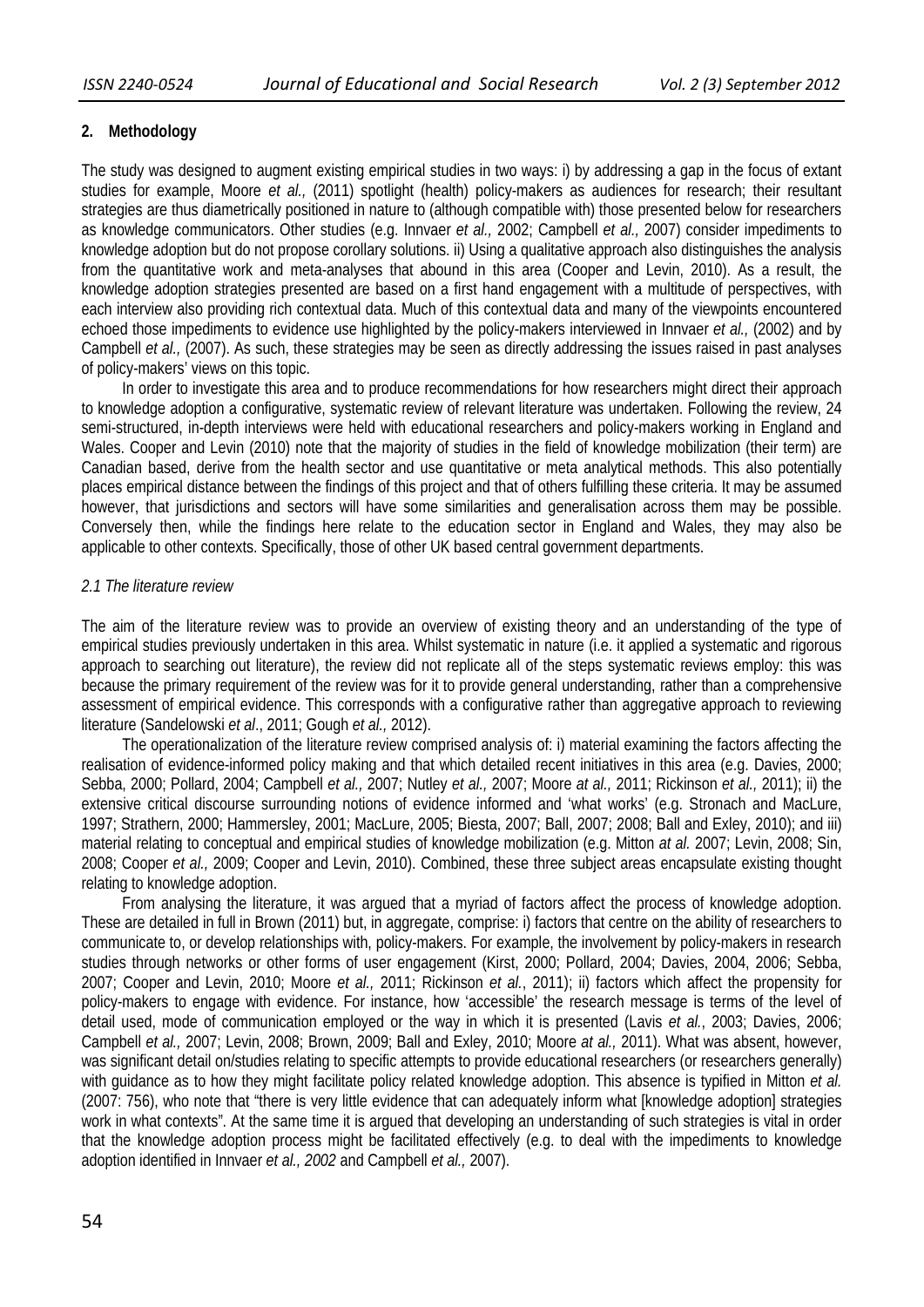# *2.2 Interviews*

 In order to develop individual and in-depth accounts of the views of policy-makers and researchers/knowledge providers on the factors associated with knowledge adoption, 24 semi-structured, in-depth, interviews were employed undertaken with policy-makers and researchers.. Gibson (2008) suggests that 'open' forms of interview (such as the semi-structured approach) typically encourage an environment in which interviewee and interviewer interact to create both detailed and nuanced discourse. Those classed as policy-makers were either politicians (current or ex-Ministers) or civil servants in central government. Researcher respondents comprised those working for Universities or think tanks. Whilst a purposeful sample of 'critical cases', corresponding directly to the analytical requirements of the project was selected (Brown and Dowling, 1998), care was taken to include both advocates (those who believe that evidence can and should be used to inform policy/those responsible for knowledge adoption activity) and critics (those who regard the concept of evidencebased policy as undesirable/unfeasible). This provided a wide range of views and opinions from which to draw upon and assess. It also provided a rigorous critique of the study and its resultant conceptual/theoretical development. The distribution of the final participants is presented below (note the number adds to more than the total interviewed as these groups are not mutually exclusive):

# **Table 1:** Distribution of interview participants

| Group/view point                                                                                                                                 | <b>Number</b> |  |
|--------------------------------------------------------------------------------------------------------------------------------------------------|---------------|--|
| Politicians based in England and Wales                                                                                                           |               |  |
| Civil servants based in England and Wales                                                                                                        |               |  |
| Researchers considered from the literature, or self identified, as favoured by politicians or civil servants                                     |               |  |
| Researchers considered from the literature, or self identified, as less favoured by politicians or civil servants                                |               |  |
| Academic researchers critical of the concept of evidence-informed policy                                                                         |               |  |
| Academic researchers in favour of evidence-informed policy                                                                                       |               |  |
| Respondents belonging to think tanks, political advisors or those operating at the higher levels of Davies'<br>(2006) policy making 'food chain' |               |  |
| Total                                                                                                                                            |               |  |
|                                                                                                                                                  |               |  |

# *2.3 Analysis of the interview data*

Following the interviews, thematic analysis was employed to identify the key knowledge adoption-related behaviours that were or might be employed by researchers. Themes and codes were developed empirically through the breakdown of the data generated in the interviews. Empirical coding may be regarded synonymous with inductive analysis; that is, where data analysis precedes the development of theory. Theoretical development within the study began, however, with the literature review and was thus augmented rather than initiated during the data analysis stage. This approach corresponds to Mason's (2002: 180) definition of 'abductive' analysis where "theory, data generation and data analysis are developed simultaneously in a dialectical process". Mason's (2002) posited approach thus accounts for the way in which the research process moved back and forth between analysis and the development of theory, detailing themes and constructing codes relating to knowledge adoption from both the interview data, and the literature review. The result has been the development of four approaches, designed to help educational researchers successfully facilitate the knowledge adoption process. These are the provision of 'policy-ready' outputs; the use of effective techniques to promote research; traditional academic behaviour, and; researchers facilitating perception shifts as to their reputation or that of their field of interest.

# *2.4 The validity of the interview data*

Lincoln and Gubba (1985) advance a number of techniques that might be utilised by qualitative researchers in order to demonstrate the 'trustworthiness' of their analyses and these were fully embraced throughout. In particular, the technique of 'member-checking'; interpretations and conclusions were thoroughly tested with those who participated in the study. Interpretive rigour is also achieved through the use of verbatim quotations; an approach which accords with the request made by Fereday and Muir-Cochrane (2006) for transparent 'illustration'. It is argued that both the positive responses received from respondents after assessing the study's findings, combined and the direct reflections of the participants in the reporting of the analysis, thus add a level of 'face validity' to these four strategies, now presented below.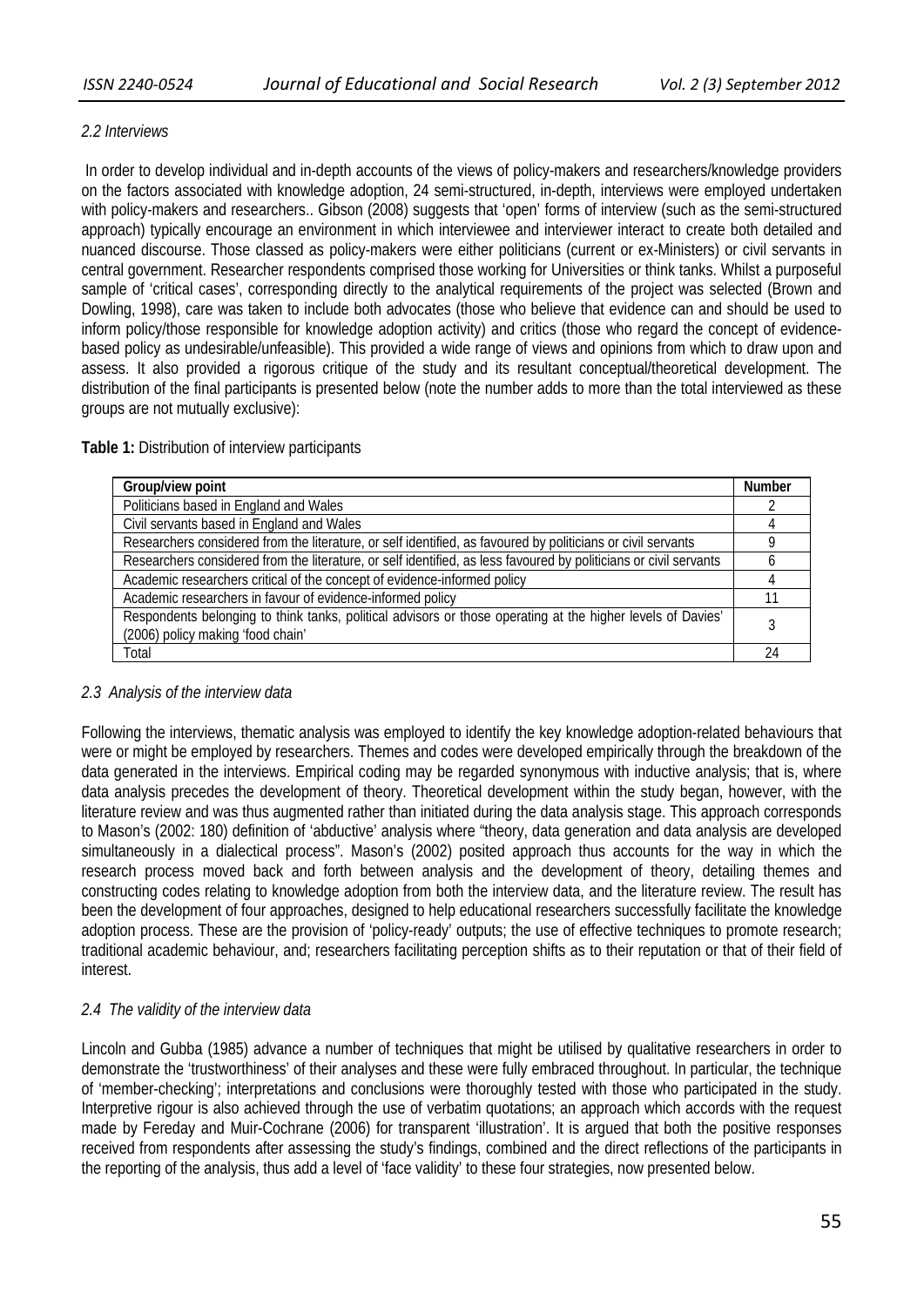### **3. The requirement from policy-makers that research outputs be 'policy ready'**

In Campbell *et al.,* (2007) it is suggested that analytical findings must relate directly to policy makers' areas of interest and that researchers should attempt to develop a stronger awareness of the specific policies they were supporting. In Brown (2011), however, policy-makers indicated that they sought more from the outputs of research studies than simply the presentation of findings. All of the civil servants and Ministers interviewed, for example, sought detail on 'application': that is, advice and recommendations on how to act upon or implement research outputs. Responses here included the following:

…you can see that the research evidence tells you that [a] sort of practice really makes a difference, [but] how do you actually go about making that happen? (Civil Servant #2)

The way research is presented isn't helpful. Its presented, not interpreted or analysed or rendered fit for policy use… it doesn't say… what the applications are… (Civil Servant #3)

Policy-makers' preference for this type of advice is likely to have a number of different origins: for example, formulating and presenting evidence and its implications in this way will make it easier for civil servants and others to envisage how such knowledge might be used; it may also stem (in education) from the increased level of 'micro-management' by policymakers in terms of localised practice in schools (Rickinson *et al.*, 2011). Thus policy-makers, who tend not to be educationalists, will require help to devise 'what works' practice which corresponds to the policy outcomes they wish to achieve. Policy-makers' desire for application is also likely to be the result of the role organisations, such as think tanks, now play in policy development (discussed later below), and such requirements will be reinforced by any lack of capability on the part of policy-makers to digest academic research (Levin, 2004).

It was felt by respondents that one manifestation of 'applied' advice could be demand driven; policy-makers specifying policy questions such as: "we want to achieve political aim 'x' with capability constraints or other issues; 'y'. How would you, as an academic researcher, advise going about that and what are the issues involved?" One academic suggested, for example, that the development of the National Curriculum had occurred in such a way. One policy-maker responsible for departmental research also noted that this approach had, on occasion, materialised in the development of government Green Papers. Policy-makers and some researcher respondents also felt, however, that this type of advice could also be provided by researchers actively moving beyond the general principles established by their findings; hypothesising the potential implications of their evidence for policy and/or providing recommendations for how such findings might be generalised or applied across the education system as a whole. For example, in a similar vein to the way researchers involved with the *EPPE* study presented their findings to policy-makers: a key question for *EPPE* was to understand whether pre-school, primary education or home experiences of learning had an impact on social inequality (Siraj-Blatchford, 2010). Interviewees involved in the project suggested that exploring and presenting the possible national/system wide impacts of interventions, both financially and on children's outcomes, had helped policy-makers better understand how early years policy might be improved.

This first strand of analysis thus implies that 'policy ready' outputs should be developed by researchers. The aim of such outputs is to increase policy-makers' demand for a given study by improving their [policy-makers'] understanding of how its findings may be applied or utilised; typically through the development and delivery of detailed advice and recommendations to civil servants/Ministers currently in power. Given the nature of policy development, 'policy ready' outputs will be required to be delivered at appropriate points in the political cycle and will need to meet the political requirements of their intended audience in order for them to be adopted.

Whilst the concept of 'policy ready' appears to correspond with suggestions made within the literature review that research must: i) be 'useful', 'applicable' or 'relevant' (e.g. see Moore *et al.,* 2011) or ii) that that policy-makers are keen to receive 'straightforward' narratives or stories coupled with advice they can understand (Lindblom and Cohen, 1979; Kirst, 2000; Court and Young, 2003; Davies, 2006); as a concept policy ready moves beyond these output requirements. As a minimum 'policy ready' outputs relate to the implications of findings and the recommendations or possible solutions for policies which stem from them. Ultimately, 'policy ready' outputs may also detail how recommendations might be fulfilled and how the education system may need to be altered to remove and blockages to their implementation. They therefore result from the researcher acting more as a pseudo policy-maker than simply being able to communicate their research effectively.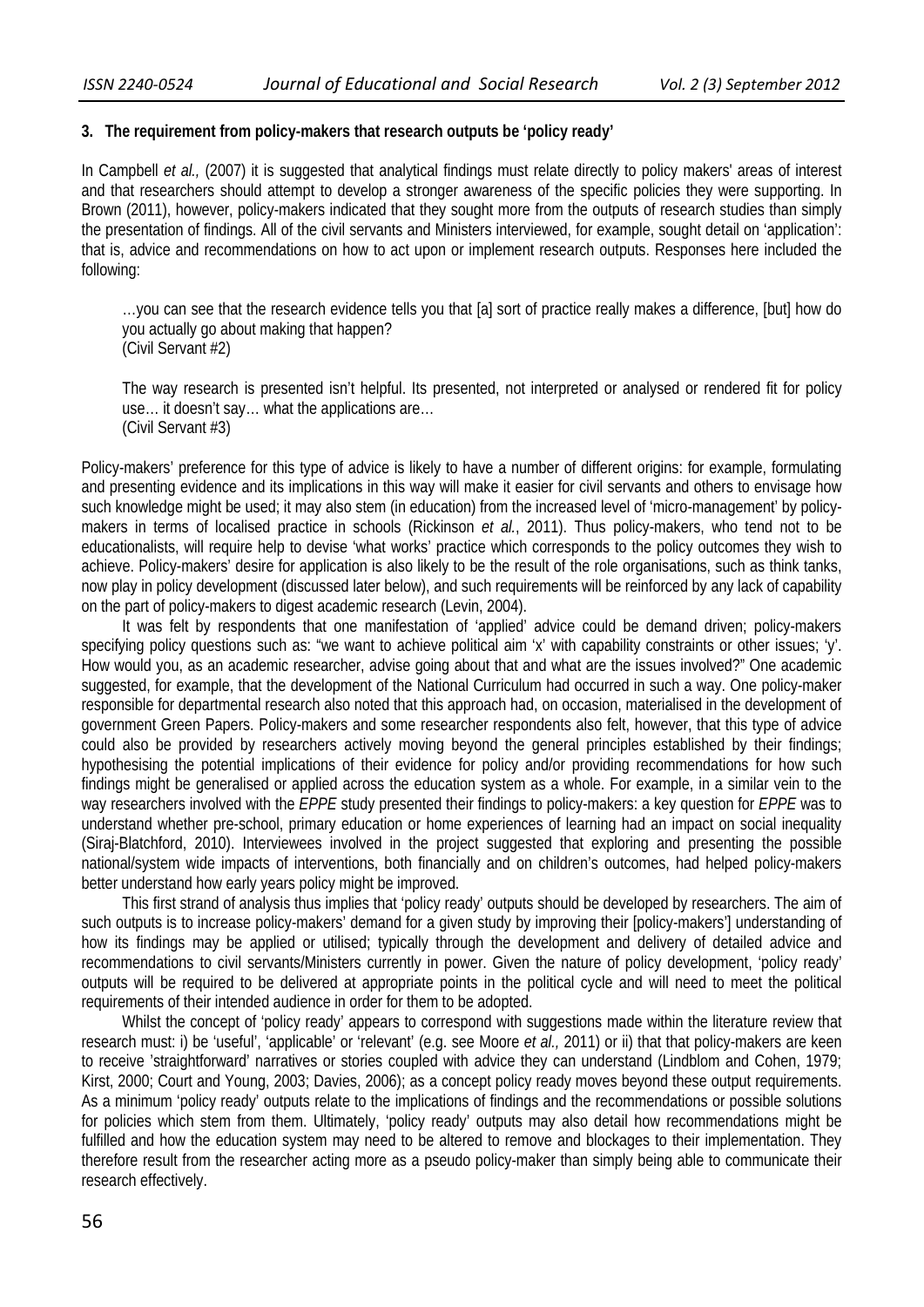The notion of policy ready also raises an issue with regards to capacity or the ability of researchers to develop their recommendations in this way. An alternative approach, however, may be through better use of knowledge brokers. Sin (2008) argues that the principal role of the broker is to encourage research use through the successful translation of findings. Sin (2008) also contends that there are five key roles that may be held by knowledge brokers. Of these, the roles of 'matchmaker', brokers who bring knowledge creators and knowledge users together, 'translators and processors', intermediaries who interpret and adapt information so that it is clear and useful and intermediaries who use 'multiple dissemination routes', that is those who employ different strategies to get new knowledge put into practice are likely to be of most use in helping researchers develop 'policy ready' outputs.

# **4. Knowledge adoption via the production of 'traditional' academic outputs**

Both the interview data and the literature review provide reasons as to why academic researchers often choose not to develop their research findings into 'policy ready' outputs: some respondents discussed the need to retain a degree of distance and independence from the policy making process, others argued that research wasn't always amenable to being manipulated in this way (also see Rickinson *et al.,* 2011). It was also suggested that researchers should be involved in critical theorizing rather than just problem solving: undertaking research in order to provide critique 'of' policy, as much as they might undertake research 'for' policy (e,g, Troyna, 1994; Moore, 1996; Ozga, 2000). In addition, however, it was observed by respondents that there have traditionally been few incentives in place for them to develop 'policy ready' findings compared to those which encourage the development and distribution of 'traditional' academic outputs.For example, one noted that:

…if you know that the brownie points are going to be for scholarly work that may not have much direct or obvious policy impact, well, that's what you're going to concentrate on. (Academic #10)

Other respondents observed that the submission guidance for a number of journals explicitly discouraged the reporting of anything that cannot be substantiated; in the American Educational Research Journal's *Guidelines for Reviewers,* for instance, it is specified that reviewers must look at how the data were interpreted in order for the conclusions to have been reached.1 Similarly in *Standards for Reporting on Research in AERA Publications*, it is stated that authors should make clear how their analysis procedures led to the outcomes reported:2 such criteria incentivising researchers to state only what their data explicitly enables them to.

At the same time, a contrasting view was held by those who argued that tax payers, research funders and other stakeholders had a 'moral right' to demand that research is used to influence, alter and change the social world:

…realistically the tax payer ought to be seeing an impact of their research dollars on the research that gets done… or the tax payers ought not to be funding it. (Academic #4)

These respondents believed, therefore, that there exists an imperative to attempt to influence policy but, simultaneously, found themselves constrained or influenced by existing incentives to behave in traditionally academic ways or to produce traditional academic outputs. This 'tension' between responding to traditional incentives and seeking to influence policy is exaggerated further when examining policy-makers' requirements for 'policy ready' outputs (above and Kirst, 2000), which specifically require researchers to move beyond the data. Any action directed in this way thus comes with the opportunity cost of not producing an output that may enhance an academic's career or standing.

It was contended, both in the literature review and by respondents, that the outputs of think tanks, consultancies and other, non-academic, knowledge providers are not constrained in this type of way. Think tanks, for instance, do not have to compete for Economic and Social Research Council funding, or participate in the Research Assessment Exercise and

<u> 1989 - Johann Barnett, fransk politiker (d. 1989)</u>

<sup>1</sup> See: http://www.aera.net/publications/Default.aspx?menu\_id=34&id=10722

<sup>2</sup> See: http://www.aera.net/uploadedFiles/Publications/Journals/Educational\_Researcher/3506/12ERv35n6\_Standard4Report%20.pdf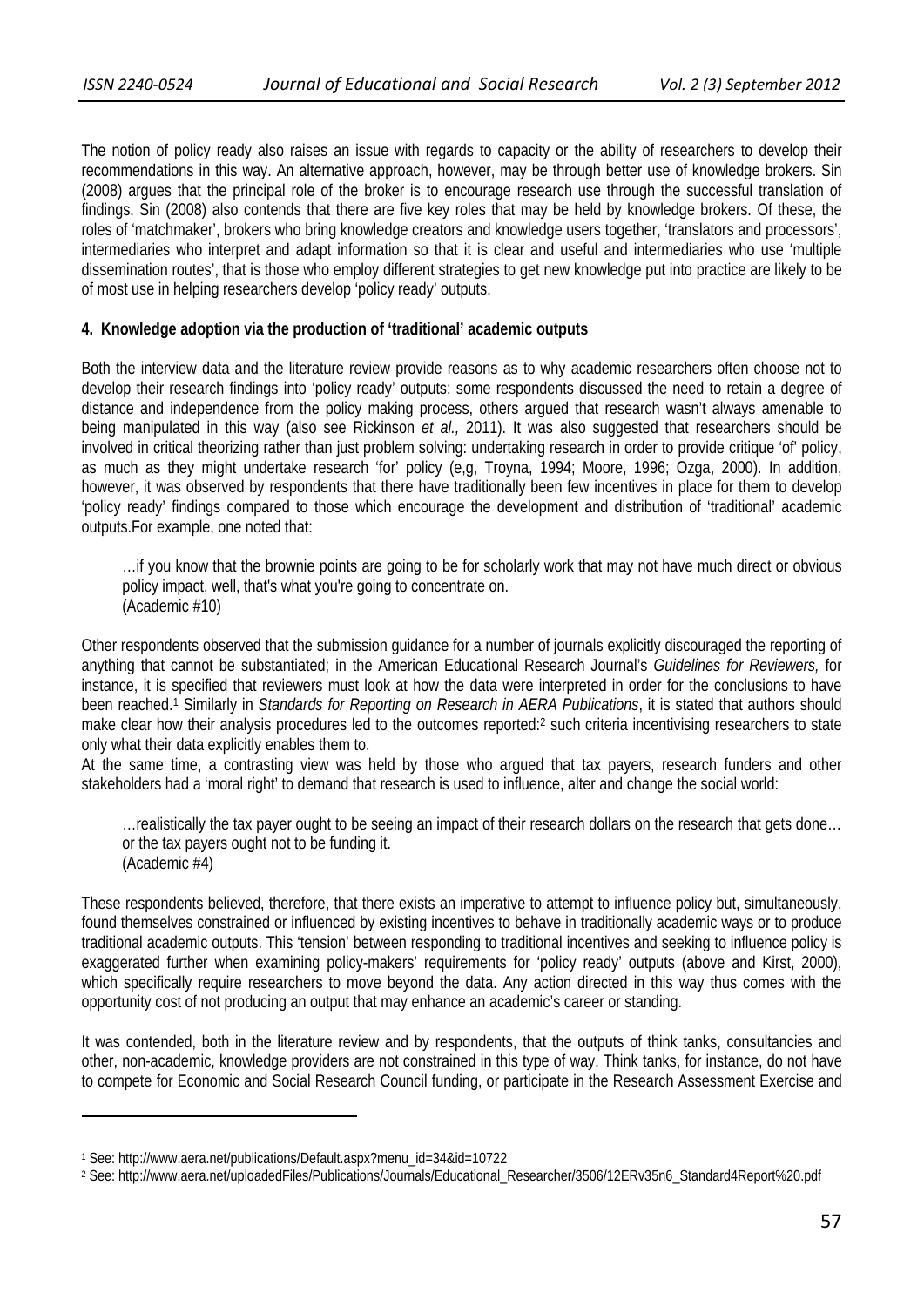so are free to write directly for the policy user, free from the scrutiny routinely encountered by academics (Mortimore, 2000; Haas, 2007). Since they are not faced by requirements to provide 'traditional' outputs, these non-traditional knowledge providers can concentrate exclusively on outputs which are 'policy ready'. This ability for think tanks (and others) to write directly for the policy user, without any formal processes of quality control, would appear to put academic researchers at a disadvantage in terms of influencing policy. But it is also argued that the tension faced by academics is not a polemic: 'traditional' academic outputs, such as articles in scholarly journals, are also likely to help researchers illustrate how their work sits within any given epistemological paradigm by adding weight to claims of quality or the appropriateness of the methodology employed. For instance, for the findings of a research study to have been published in an academic journal, potential articles will have been subject to peer review, and the quality, rigour and methodology of their studies assessed.3 As such, one interviewee, a former government minister, noted that:

When I was a Minister I would have said "well its been published so it must be alright". (Politician #1)

Whilst one civil service policy-maker also suggested that, whilst not an indication of providing all the qualities required by policy-makers:

Publication in journals suggest that the author has done something right; that they have produced a high quality study, that it's well respected, that sort of thing. (Civil Servant #4)

'Traditional' strategies, which primarily comprise the undertaking of research, the development of theory and the publication of results in academic journals, or via other academic-centric means of communication are thus a vital component of the knowledge adoption process. This is because such strategies enable researchers to demonstrate the quality, rigour and methodology of their work and show how research findings relate to the current epistemological preferences of policy-makers. An accumulation of traditional academic outputs will also improve academic standing and may also add credence in terms of the reputation or 'credibility' of the researcher in question; all of which are key knowledge adoption factors (Kirst, 2000; Court and Young, 2003; Campbell *et al.,* 2007). However, that whilst 'traditional' strategies are the ones most prominently employed by academics, they are the knowledge adoption strategy least favoured by policy-makers who do not consider these types of outputs accessible. As a result, if the focus of researchers is purely on the academic-centric communication of their findings, then any adoption of knowledge disseminated in 'traditional' ways is likely to be policy-maker initiated and so demand led (with conceptual impact therefore limited in scope).

# **5. The promotion of evidence to policy-makers**

Within the literature review, a large number of studies centred on the requirements of policy-makers for research to be communicated effectively. For example, in an early analysis by Lindblom and Cohen (1979) it is argued that the use or impact of evidence may be hindered because research outputs are seen by policy-makers as being inaccessible. Others (e.g. Hillage *et al.,* 1998; Mortimore, 2000; Levin, 2003; Gough, 2004; Lagemann, 2008) build on Lindblom and Cohen's analysis by arguing that, despite any desire on the part of policy-makers to take on board evidence, the majority of academic research cannot help government find solutions to current and immediate issues and challenges because findings are communicated through channels that policy-makers find esoteric and presented in a language that they cannot quickly digest.

A combination of reviewed literature and interview data indicates that four main factors affect academics' ability to effectively promote their work; these are: i) are: the 'accessibility' of the research message (Lavis *et al.*, 2003; Davies, 2006; Brown, 2009; Moore e*t al.,* 2011); ii) clarity in terms of how research is presented (Nutley et al., 2007; Brown, 2009; Ball and Exley, 2010); iii) the efficacy of the mode through which evidence is communicated (Paisley, 1993; Mortimore, 2000; Lavis, *et al.*, 2003; Davies, 2006; Levin, 2008; Brown, 2009'; Moore *at al.,* 2011), and the level of (proactive) contextualization and tailoring that has been provided (Davies, 2006; Brown, 2009; Moore *et al.,* 2011). Again, little detail was provided on the specific actions or strategies that might enable these factors to be tackled by researchers.

<u> 1989 - Johann Barn, mars eta inperiodo</u>

<sup>3</sup> For example, see: http://www.iejcomparative.org/submission\_criteria.php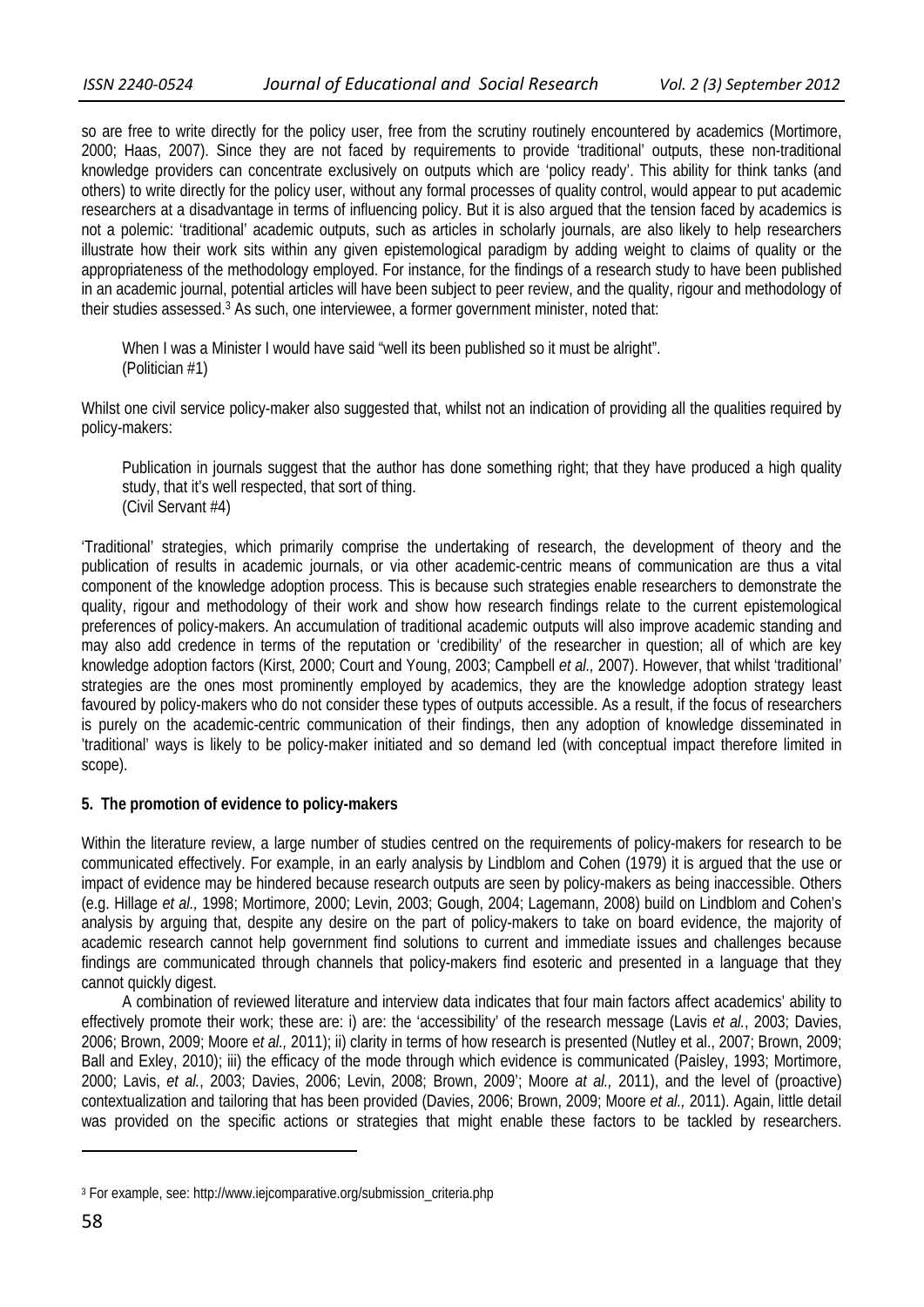Conversely, the interview data (and the findings of interviews in Innvaer *et al.,* 2002 and Campbell et al., 2007) provided a number of examples or clues as to the types of actions that may be required in this area. The analysis below thus covers four of the main evidence 'promotion' strategies that were derived from the interview data: the timeliness of outputs; the use of coding, signalling, marketing and branding; the modes of communication employed; and the type of discursive style and level of detail that is used when communicating:

### *5.1 The timeliness of outputs*

Academic respondents discussed the need for research outputs to be appropriately timed. For instance, one told of how they engineered one aspect of their work so that it was timed to coincide with the political cycle:

[At the time of the general election] we did election briefings; summary accounts of main policy issues… written in an accessible way… to feed into the debate around that time. (Academic #9)

Other respondents engaged in proactive behaviour to ensure that policy-makers were presented with relevant messages at optimally appropriate points in the policy making process.

We pitch the commentaries that have contemporary issues so we're of concern... [and we] take them to market more quickly than [traditional] research projects. (Academic #11)

It was also suggested by academic respondents that the identification of appropriate windows of opportunity, in which researchers could or should act, depended on effective horizon scanning. Such future gazing type activities were seen to require the monitoring of political, media and pedagogical developments and the ability to spot occasions for action. But they were also regarded as requiring the capability to respond quickly.

The 'timeliness' of outputs as a knowledge adoption strategy directly relates to a requirement, expressed by policymakers, for research to be delivered at key points in the decision making process (e.g. see Moore *et al.,* 2011; where strategies developed by policy-makers had also attempted to address this need, or Campbell *et al.,* 2007 who discuss policy makers requirements for real time information). Such behaviours are also geared towards creating a 'demand' for the evidence in question by providing researcher generated reasons for policy-makers to take on board more information (e.g. Nutley *et al.,* 2007).

As a researcher driven strategy, 'timeliness' should also be addressed critically. For example, 'timeliness' may be seen to compel academic researchers who wish to help solve problems or issues to structure the timing and nature of their work to the agenda of government. This then precludes such researchers from developing open relationships with policy-makers and from delivering messages that provide challenge and help steer policy in new directions (Troyna, 1994; Mortimore, 2000; Ball, 2007). In Brown, (2009), it is proposed that academic researchers should aim to be 'proactive criticisers': proactively scheduling work so that government policy can be critically analysed in a timely, accessible and rigorous way. This notion was also reiterated by a number of others authors (Pestieau, 2003; Taylor, 2005; Davies, 2006; Council for Science and Technology, 2008). It is thus suggested that, if employed in this way, a strategy of 'timeliness' may enable researchers to engage with government, but do so without losing academic independence.

### *5.2 The use of coding, signalling, marketing and branding*

It is argued that signalling and coding techniques (Brown and Dowling, 1998) were employed by researcher respondents to ensure that meaningful points could be communicated in a way that might attract policy-makers. For example, one academic noted a forthcoming publication:

It will be rather quite cleanly written, jargon free, use of photographs, lots of use of white space etc. to try and engage politicians and, indeed, interested public on what is known [on the topic in question] with links to "if you want to find out more, here's where to go" kind of thing. (Academic #9)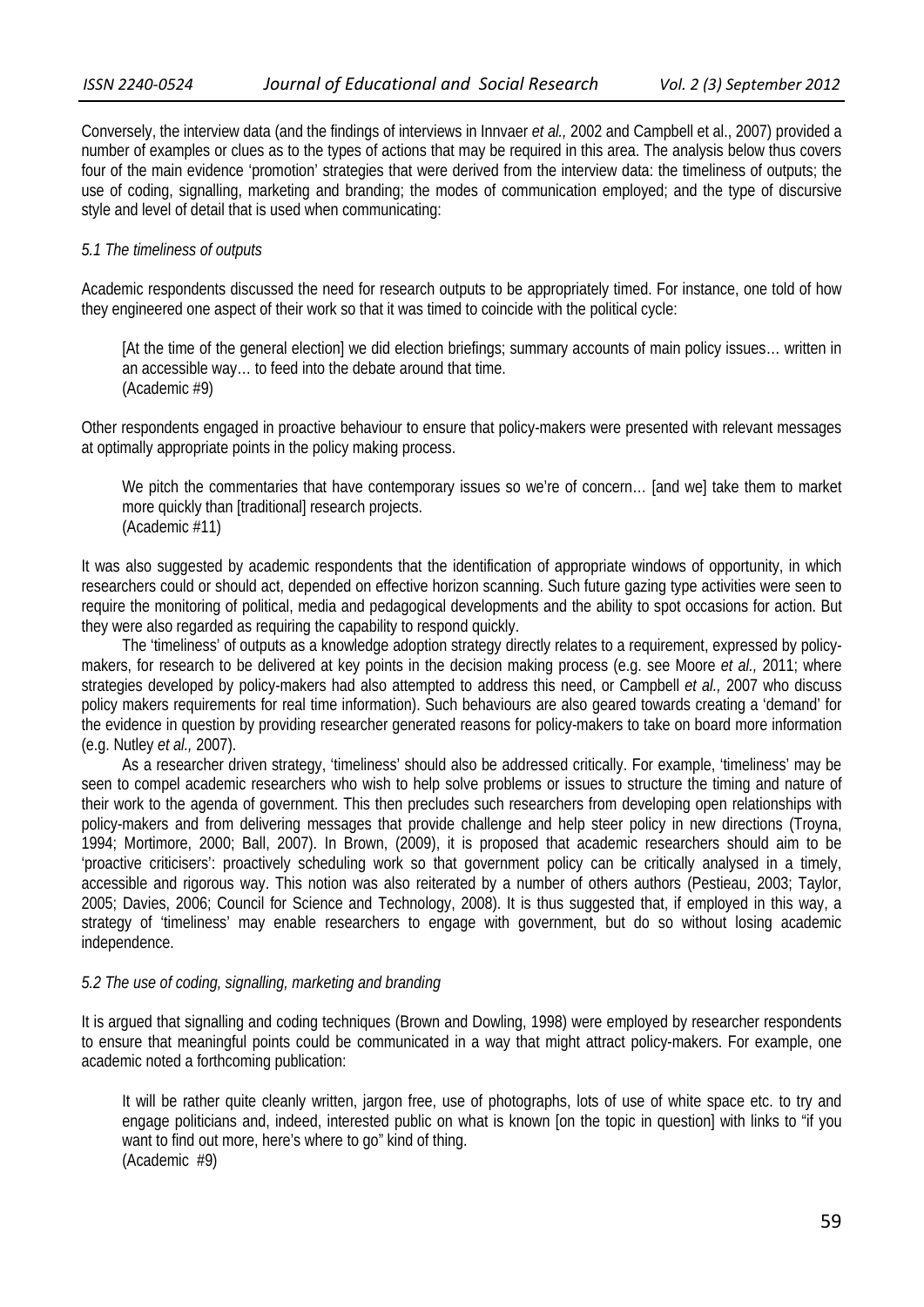In terms of the publications produced as part of the Teaching and Learning Research Programme (TLRP) it was stated that:

We employed a professional corporate design specialist to design TLRP, to come up with the logos and the typeface and some of the basics, so we have identity guidelines, as it's called in the trade, which go on all the TLRP outputs. So that blue cover colour, a sort of take on UN blue for independent research-y stuff. The typeface is Helvetica Light which is also supposed to be associated with independence... There are various parts of the design which are exactly the same aspects of design in any corporation which is to convey the quality of its products. (Academic #11)

Nutley *et al.* (2007: 71) contend that "presentation is key: research must be attractive… and visually appealing". It is argued, however, that coding and signalling techniques, move beyond this; they serve as marketing tools which aim to promote a brand image, or a particular 'take-out' message about the research output(s) in question; for example its neutrality. As such, effective coding and signalling may serve to enhance the perceived credibility of researcher; an issue identified from the literature review as key in terms of positively affecting the process of knowledge adoption (e.g. Kirst, 2000; Court and Young, 2003; Campbell *et al.,* 2007).

### *5.3 The modes of communication employed*

It is argued that an appropriate choice of method or mode of dissemination is vital to attracting the attention of potential users (Mortimore, 2000). Existing literature indicates that most academic respondents used journal articles as their main mode of communication (e.g. Hillage *et al.,* 1998; Campbell *et al.,* 2007). The majority of academic respondents were of the view that policy-makers, especially politicians, failed to engage with any type of formal research literature. The interview data confirmed this indicating that most policy-makers found such material difficult to digest:

Most academic research published in leading journals is published for other academics because nobody else reads those journals… So the stuff is written for an academic audience, it's not written really by and large for a general audience and that can be an issue. (Civil Servant #2)

I think the problem with researchers is that they don't know how to communicate… often [through] some sort of obtuse academic journals… it is poorly presented. (Civil Servant #6)

The result, as Campbell *et al.,* (2007) note, being that all but the most relevant and accessible analytical reports are left unread.

Face-to-face communication is generally preferred by policy-makers as an alternative to the use of journals (e.g. see Innvaer *et al.,* 2002). For example, a regular research seminar, held by one Department for Education, was regarded as particularly useful:

At the minute we hold a Ministerial seminar series. And we've brought in external academics who've been working on a particular topic of interest, to give a seminar of their work. (Civil Servant #5)

Academics also reflected on the importance of face-to-face communication:

[With face-to-face communication] you have much greater opportunity to explain, to point out the nuances, to point out the subtleties of evidence to me is so important. (Academic #5)

Increased interaction in order to facilitate face to face communication is also a strategy that has been employed by policymakers (e.g. see Moore *et al.,* 2011). That the interview data suggested face-to-face was also one of the most common modes of communication employed by academics (second only to journals) conflicts, however, with the findings of Paisley (1993) Lavis *et al.* (2003) and Levin (2004). These authors argue that researchers are currently broadening their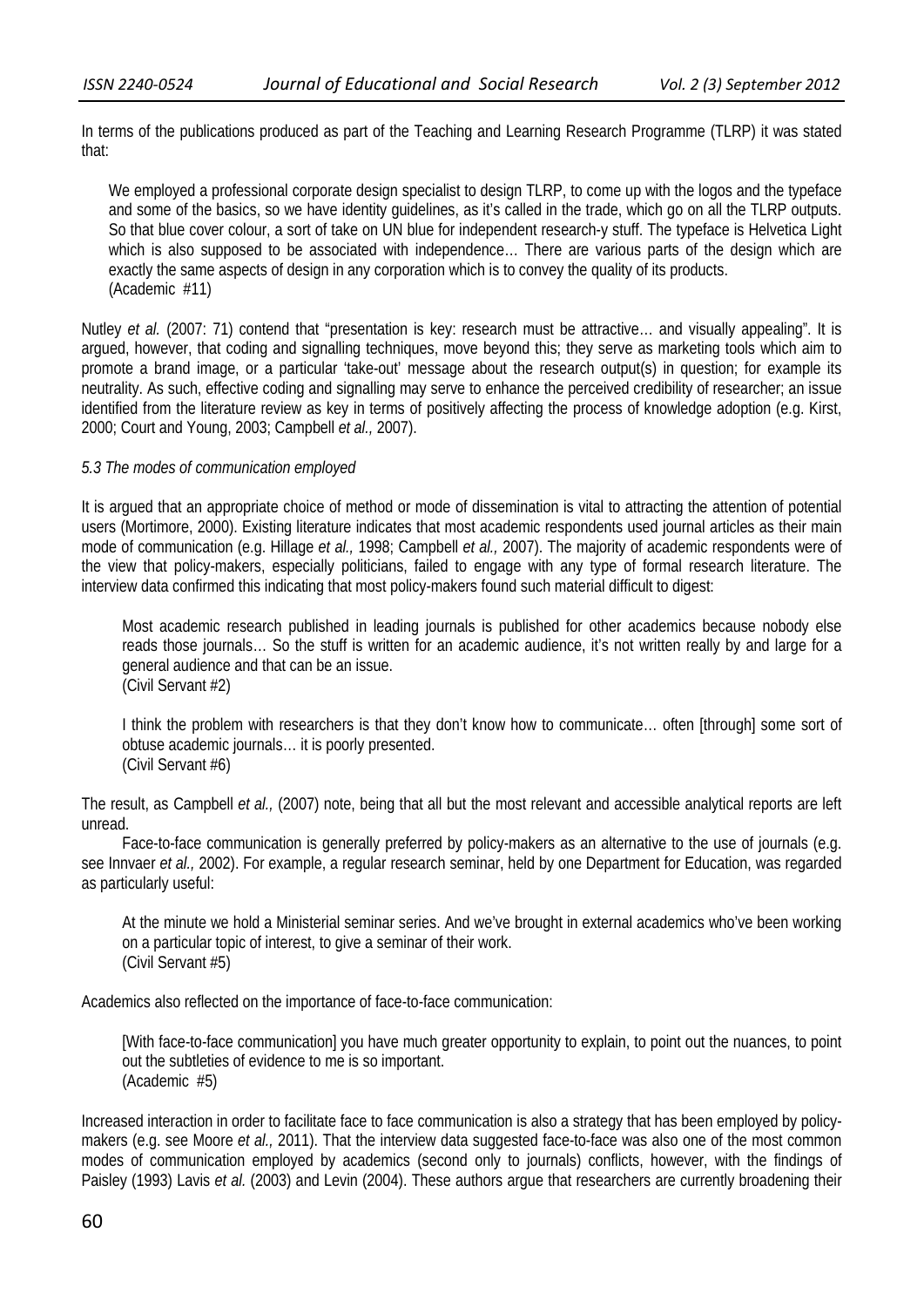dissemination efforts via more extensive use of websites and are only concentrating to a lesser extent on more active strategies such as researcher/practitioner workshops.

Other modes of communication had been tried and potential ideas suggested by policy-makers. Moore *et al.,* (2011) for example, note attempts involving the use of targeted emails which signpost policy-makers to repositories of research. Of those interviewed, one told of their experiences in the USA, where research reports could be downloaded into 'iPod' type formats, this meant that audiences could access a presentation and commentary on the findings whilst away from the office. Generally, alternative forms of communication had not been incorporated into academics' overall approach to dissemination:

I suppose the other thing that we haven't exploited at all yet… is things like Facebook, Twitter and all the new models – well, new to me – models of communication that offer lots of possibilities about how you present information. (Academic #10)

And, overall, discussion by academic researchers on alternative communication types was limited. Given policy-makers' reactions to the extensive use by academic researchers of formal research literature, alternative forms of mass communication will also be required if academics wish to influence policy-makers; with new media approaches representing a cheaper option to face to face communication.

#### *5.4 The type of discursive style and level of detail that is used*

For any mode of communication to be successful, an appropriate discursive style will be required (Lavis *et al.*, 2003; Davies, 2006; Brown, 2009). One policy-maker respondent, in discussing the clearing of research briefs produced by academics, noted:

The last lot, I had to reject three because the summaries were just unintelligible, let alone the main report. So even words like "exogenous"… its not necessarily easy for a non-technical audience to engage with. So writing in really simple [plain English] terms is important. (Civil Servant #5)

The importance of writing in a way appropriate to the audience was also often both recognised and attended to by academic respondents:

If you are actually trying to address a policy making audience then you have got to do something probably quite different. You have got to accept that the first part of what you present is going to have to be quite short, written in non academic language and is going to have to relate to a current policy issue in some way. (Academic #7)

Another suggested that when communicating to policy-makers, they too tried to reduce the level of 'jargon' employed:

So on the [the respondent's website] we have summaries that are written in plain English so that non-researchers can understand them. (Academic #4)

Finally, one academic respondent noted that, in their organisation, specific individuals were employed to transform academic discourse into a language which policy-makers could quickly and easily digest:

We write articles and the... publications person... tries to make that in a more accessible language for policymakers, politicians and the general public. (Academic #9)

This function, akin to the 'translators and processors' role performed by knowledge brokers (Sin, 2008), was not mentioned by other respondents. It thus appears to be unique as a service, specifically offered by this respondent's institution/university rather than something provided universally by universities (an international review by Sá *et al*., 2010,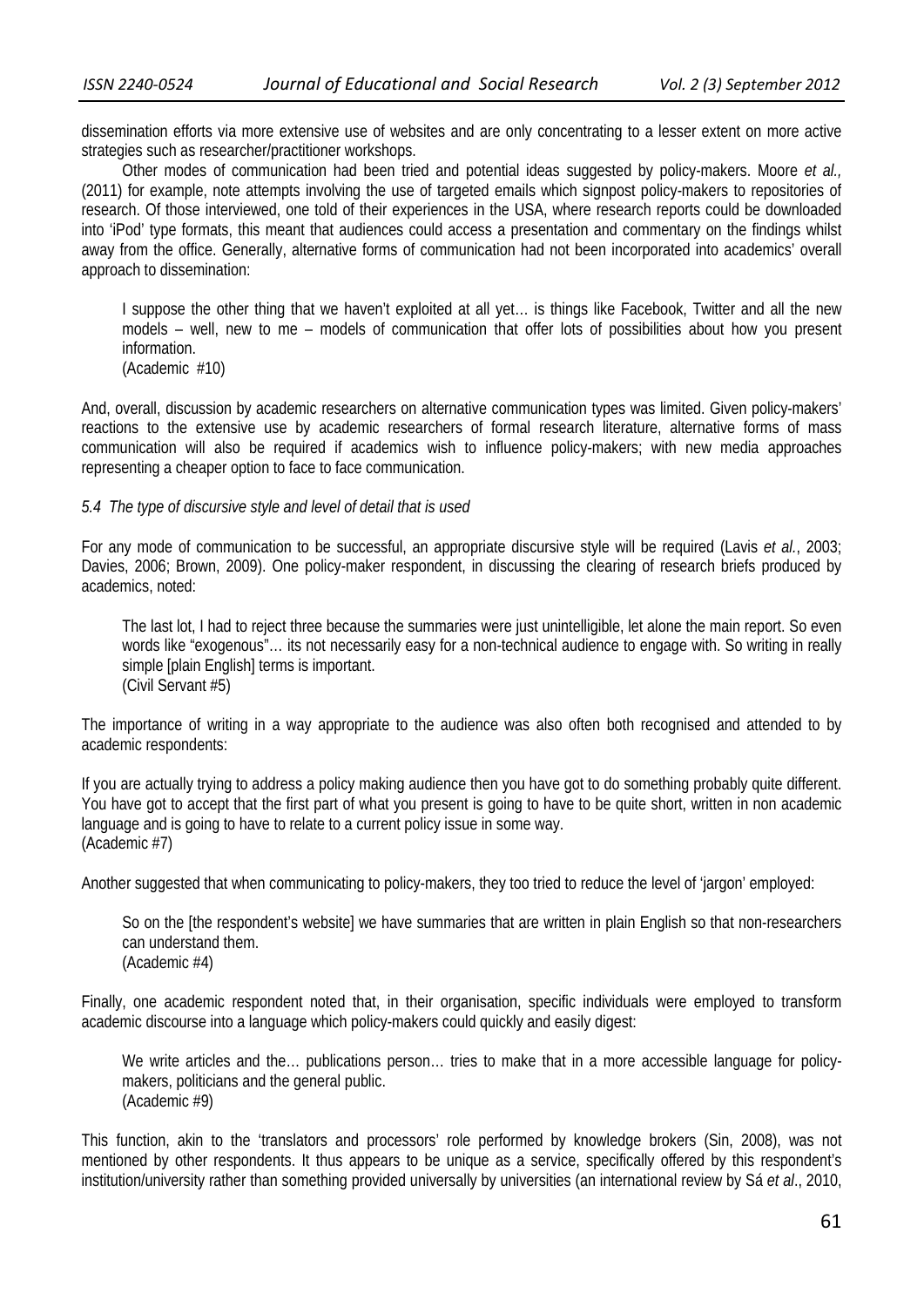also notes that only a small number of universities provide this type of assistance).

Likewise, all respondents acknowledged that policy-makers were unlikely to digest significant amounts of detailed information in relation to a specific report or output. In describing the level of detail that should be provided to policymakers, a number of researcher respondents touched upon the Canadian Health Services Research Foundation's 1:3:25 model:

We always produce a 1:3:25... if you turned in a 130 page report, apart from a few [government] researchers, nobody would actually read it. Also… we do, as in the Cochrane model, now we give them the two sentence, plain English summary. (Academic #5)

Both the level of detail and the discursive style employed correspond to the 'accessibility' of the message (noted by Campbell *et al.,* 2007, as relating to 'format', 'language' and 'length'). That is, these strategies address the need for research findings to be explained in language which is easy to digest and set out in a way that ensures attention is not distracted, or attention spans exceeded (Backer, 1991). In doing so, detail should be concentrated on the things that matter to policy-makers (such as recommendations) rather than the things that matter less within the policy context (for example, extensive detail on methodology, presented at the beginning of a report).

# **6. Shifting policy-makers' perceptions as the researcher concerned or the ideas to which their research pertains**

Current literature suggests that policy-makers are more likely to engage with research outputs if they are perceived to sit within a wider corpus of socially robust knowledge and/or if the researcher responsible is highly regarded and, as a result, 'privileged' by researchers (Gibbons, 1999; Campbell *et al.,* 2007; Brown, 2011). This was affirmed by the interview data: in discussing privilege afforded to researchers by policy-makers, one policy-maker noted: "you want people of prestige and reputation" (Civil Servant #6). One think tank interviewee also suggested that:

You're judged by the quality of your previous work, if you've had the good ideas in the past then people are going to come to you in the future. (Consultancy/think tank #1)

Both literature and data also illustrated how the level of social robustness of the evidence in question is vital to facilitating knowledge adoption; and the idea that bodies or corpuses of knowledge were more influential than the findings of single studies was also touched upon. For instance, Campbell *et al.,* (2007) note that policy makers seek consensus between studies; one policy-maker interviewed, meanwhile argued that:

[If a] body of research seems to be coming to compelling conclusions over time [then] this is what we should be doing regarding… kids on free school meals or whatever. (Civil Servant #10)

What was not addressed within the literature reviewed are the specific ways in which researchers might positively affect their reputation, or that of the idea to which their idea pertains. Conversely, interview data indicated that researcher respondents engaged (or noted the need to engage) in a variety of activities in order to enhance these two aspects. One academic involved in the *EPPE* study, for example, spoke ardently about the importance of such strategies:

Its not just presentational skills and being able to talk to people in an engaging way, its [also] doing all the homework of [preparing the ground]. (Academic #15)

And, as a result:

[*EPPE's* messages are] being promulgated into ground that has been prepared already, not just by the people [communicating the message] but also by the networks to which they belong. (Academic #15)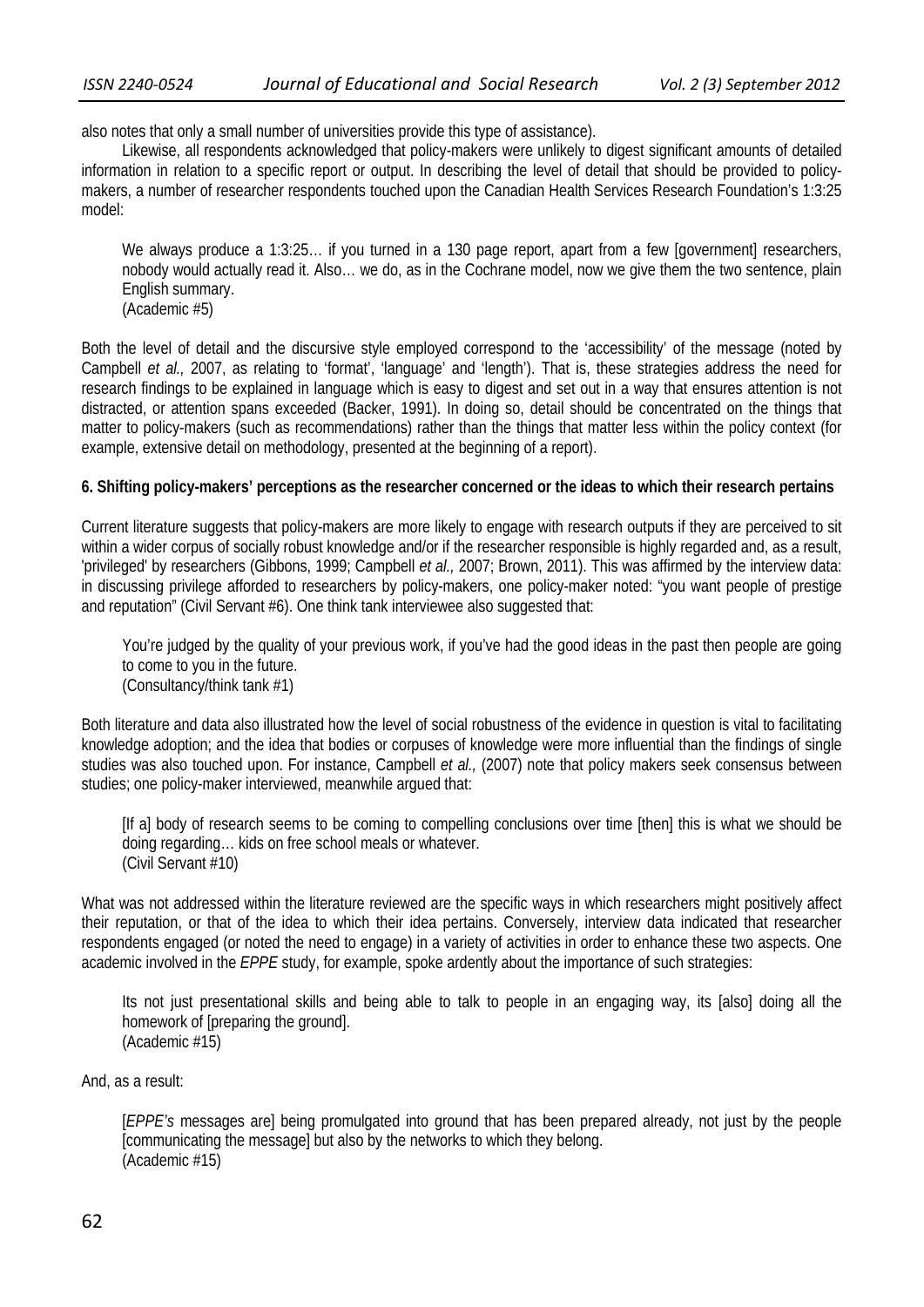Another academic noted the need for those who wish to influence policy to build up a level of trust:

And the reason that they're [those who are successful in influencing policy] so influential is that they, they build up a trust… with various policy-makers, who know that these are people who will either tell them – they'll tell them something useful that respects the perspective of a policy-maker. (Academic #13)

As part of the process of developing trust, academic interviewees suggested that potential influencers often engage in behaviours which enable them to "remain connected and to establish a brand for themselves" (Academic #13): for example, by ensuring that they are present at meetings or seminars where it is known politicians will be in attendance. This reflects findings from Moore *et al.,* (2011) which suggests that where policy-makers frequently interact with researchers they are more likely to develop a level of trust with them. It was also suggested by respondents that if academics can develop an association with those already close to politicians, then this may further improve their chances of being privileged and so enhance their potential to influence. In particular, liaison via either teachers' trade unions or think tanks were viewed as effective entry points in order for researchers to be privileged by politicians in the educational arena.

In a similar vein, a small number of academic researchers described how they would attempt to lobby policymakers in relation to a particular idea or point of view. These efforts at lobbying were not designed to specifically advocate the findings of one individual study, but to promote the more general idea that educational programmes, whose efficacy had been proven through research, should be considered a 'good thing'. It was suggested that the actual processes involved in such lobbying included: liaison with think tanks who were regarded as having influence; use of high profile figures and the media; face-to-face meetings with policy-makers and a constant 'social placement' of the idea:

We meet a lot with think tanks who influence policy. We would be lobbying advisors to the Education Secretary. We would do a lot of writing about it.… We meet often with the people at the DfE. And we keep hammering the idea. (Academic #4)

These activities are described as 'contextual' strategies and are designed to improve the reputation of the researcher or the social robustness of the idea or policy context to which their research pertains. This aim sets them apart from approaches which directly involve any attempt to communicate the findings of a specific project. As a result of such behaviour, academics may see their position vis-à-vis policy-makers improved and will find it easier to affect the adoption of knowledge moving forward. An assessment of the interview data suggests that it is only academics working in a limited number of areas who have or are actively developing contextualising strategies: of those interviewed, it appeared to be predominantly researchers involved on the *EPPE* study, those involved in Evidence for Policy and Practice Information and Co-ordinating Centre (EPPI-Centre), the (as was) Teaching and Learning Research Programme and those working for the Institute for Effective Education. Since these strategies appear to be successful in enhancing a researcher's overall position, it is suggested that perhaps academe generally could benefit from adopting them more often.

### **7. The knowledge adoption strategies that emerged from the data and literature review**

In summarising the analysis above, it is apparent that academic researchers have a number of knowledge adoption applications or functions that they are seeking to achieve with their research; policy-makers also have specific requirements for research outputs that need to be met in order that they might adopt them. Policy-makers, for example, require research outputs to be 'policy ready'; applications on the part of researchers comprise both the use of research to influence policy, and use of research in a 'traditional sense': that is, to develop an academic's career in reaction to incentives put in place by government, Universities or other mechanisms. Likewise, a number of promotion type activities and requirements also emerge: policy-makers expressed a desire for outputs to be communicated simply and presented in ways that are accessible (also see Campbell *et al.,* 2007; Moore *et al.,* 2011). Academics, meanwhile are concerned as to how a given viewpoint or position might be influenced: academics use communication and other strategies to directly promote specific research outputs to policy-makers; promotion also relates to academic's own standing vis-à-vis policymakers, or to an idea or wider corpus of knowledge in order to enhance its level of social robustness.

Since these knowledge adoption behaviours and corresponding requirements relate to either application or promotion and are directed at either developing policy or developing academic outputs/an academic's career, they may be set out as four knowledge adoption strategy types. These are labelled in the following way: academics providing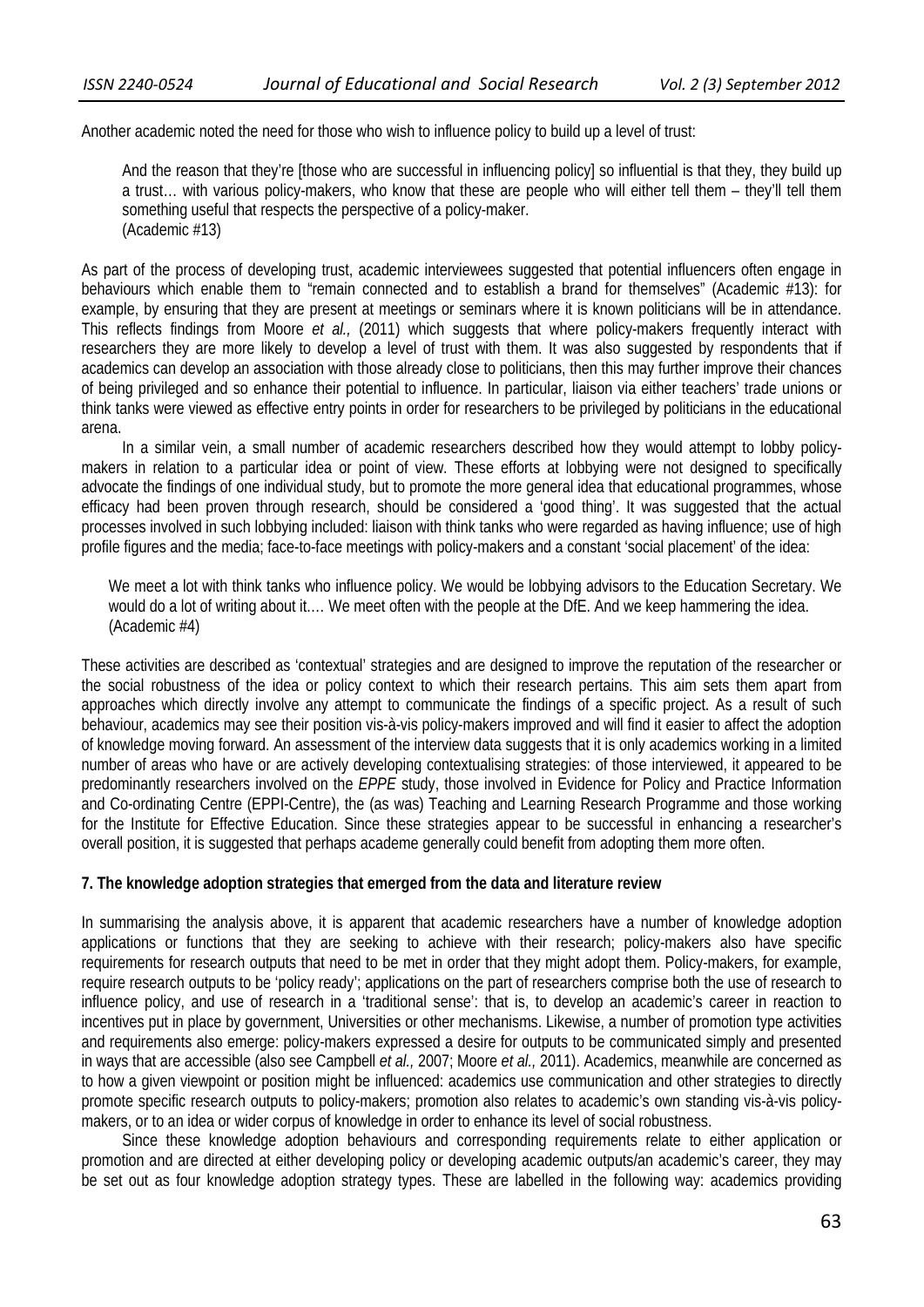outputs which attempt to meet policy-makers' and politicians' specific requirements from research ('policy ready' strategies); researchers seeking to effectively communicate and/or use effective techniques or channels to promote their research ('promotional' strategies); academics engaging in 'traditional' academic behaviour ('traditional' strategies); academics attempting to shift their relative position with regards to the how 'privileged' they are by policy-makers (which affects the ease with which they can access or influence them), or how policy-makers perceive the policy context to which their research pertains ('contextual' strategies).

These four strategies are presented below as a matrix that summarise the strategies employed, whilst also providing a visual key as to the nature and purpose of each strategy. The axes of the matrix are determined by the aim of the strategy; promotion or application, and whether this strategy is directed at enhancing the development of policies or aimed at more traditional behaviour:

**Figure 1:** A matrix of ideal types

|                                 | Application                                    | Promotion                                     |
|---------------------------------|------------------------------------------------|-----------------------------------------------|
| Development<br>of policy        | Policy ready                                   | Promotional                                   |
| <b>Development</b><br>of career | Traditional                                    | Contextual                                    |
|                                 | Aimed at using research for a<br>given purpose | Aimed at changing a given view or<br>position |

It should be noted that, whilst presented as 'ideal types', these four strategies are not designed to be mutually exclusive; the constituent parts of the matrix simply represent the totality of the strategies that emerge from engaging with the data/literature, rather than any unique set of behaviours. It is thus entirely feasible for a researcher to attempt to seek to provide 'policy ready' solutions whilst also developing their career via publication in academic journals etc. It is also argued that some actions may stretch across one or more strategies. For example the processes of "user engagement" (Pollard, 2004; Edwards *et al.*, 2007; Sebba, 2007; Moore *et al,* 2011; Rickinson *et al.,* 2011) relates to 'promotional' strategies (by acting as a way of communicating to policy-makers), 'policy ready' strategies (by helping to ensure that a study and its outputs are shaped by the requirements of policy-makers) and 'contextual' strategies (by enhancing both the researcher and the topic in the mind of the researcher).

### **8. Conclusions**

This paper has examined how research units and/or researchers, seeking to demonstrate the impact of their work to policy-makers, might begin to facilitate this process via the use of appropriate knowledge strategies. In doing so, it has augmented extant work relating to knowledge adoption and addressed existing knowledge gaps; primarily in terms of its focus (i.e. by addressing the challenges highlighted by Innvaer *et al.,* 2002 and Campbell *et al.,* 2007) and its methodological approach. Also, however, because current work in this area is often regarded as either conceptual in nature or based on professional opinion (see Moore *et al.,* 2011). This augmentation has thus been achieved by providing a suite of strategies that might be used, along with qualitative verbatim examples of how they have successfully employed. Nonetheless further research in this area would also improve upon what has been presented. A quantitative assessment of the efficacy of each of these strategies, for example, may improve researchers confidence in them; a challenge here is the methodological approach that might be employed and conceptual issues as to what is being measured (e.g. Lavis *et al.,* 2003; Moore *et al.,* 2011).

The ability for research units to successfully engage in any of these strategies will, however, be a function of their ability to act. For instance, whether researchers have the capacity to undertake the level of work involved, or the skills required to be able to quickly transform findings into 'policy ready' outputs. Nevertheless potential solutions to the capacity issue exist and should be explored. These include, for example: the feasibility of employing knowledge brokers, the potential for more extensive use of partnership working or user engagement with policy counterparts and the possibilities for using alternative forms or means of communication.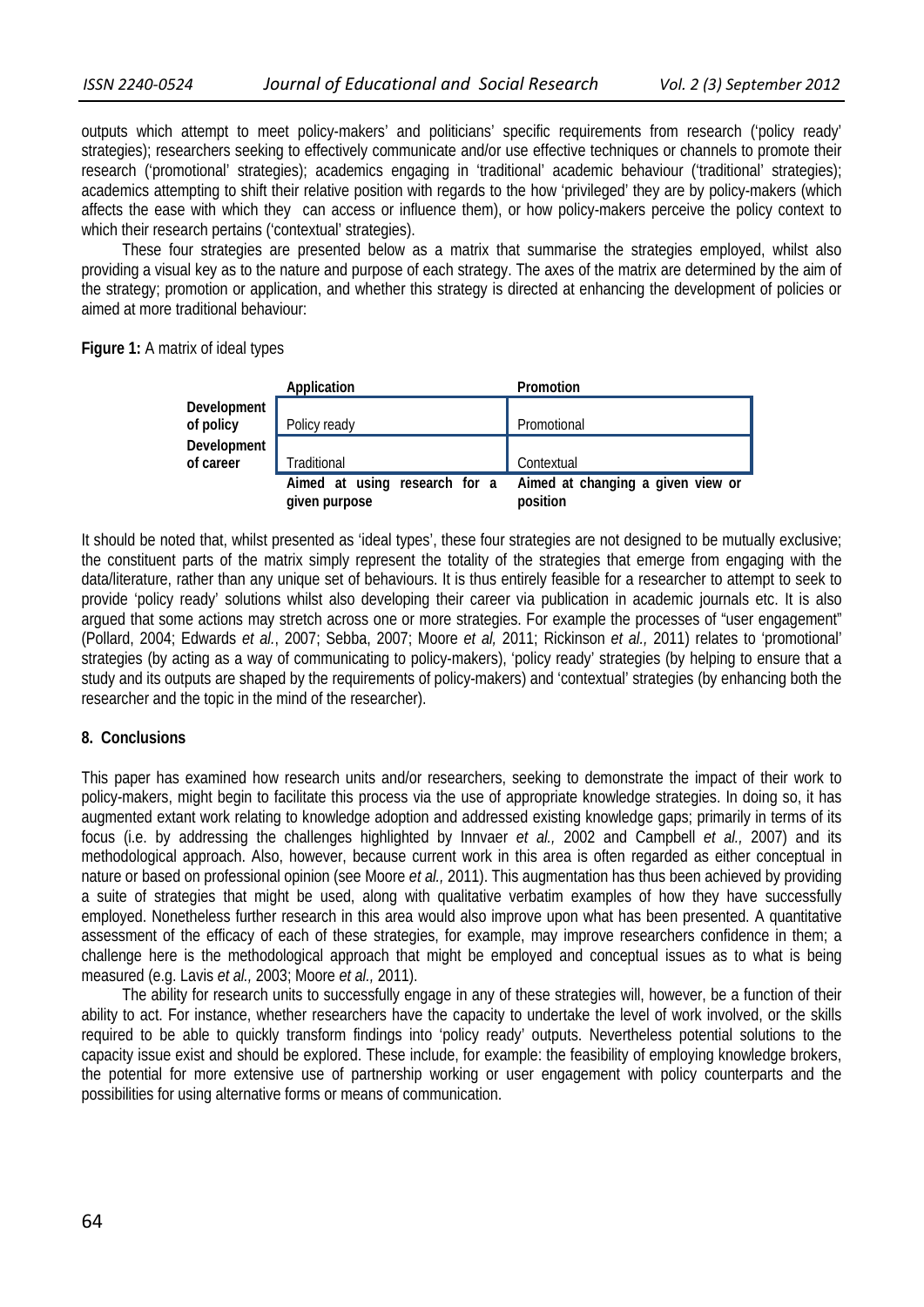#### **References**

- Backer, T. (1991) Knowledge Utilization: The Third Wave, *Knowledge: Creation, Diffusion, Utilization,* 12, 3, pp. 225-40.
- Ball, S. (2007) *Education plc. Understanding private sector participation in public sector education*, (London, Routledge).
- Ball, S. (2008) *The education debate*, (Bristol, The Policy Press).
- Ball, S., and Exley, S. (2010) Making policy with 'good ideas': policy networks and the 'intellectuals' of New Labour, *Journal of Education Policy,* 25, 2, pp. 151-169.
- Biesta, G. (2007) Why 'What Works' Won't Work: Evidence-based Practice and the Democratic Deficit in Educational Research, *Educational Theory*, 57, 1, pp. 1-22.
- Brown, A., and Dowling, P. (1998) *Doing Research/Reading Research: A mode of interrogation for education,* (London, Falmer Press).
- Brown, C. (2009) *Effective research communication and its role in the development of evidence-based policy making. A case study of the Training and Development Agency for Schools*, (MRes Dissertation, University of London, Institute of Education).
- Brown C. (2011) *What factors affect the adoption of research within educational policy making? How might a better understanding of these factors improve research adoption and aid the development of policy?* (DPhil Dissertation, University of Sussex).
- Campbell, S., Benita, S., Coates, E., Davies, P., and Penn, G. (2007) *Analysis for policy: evidence-based policy in practice*, (London, HM Treasury).
- Cooper, A., and Levin, B. (2010) Some Canadian contributions to understanding knowledge mobilization, *Evidence and Policy: A Journal of Research, Debate and Practice*, 6, 3, pp. 351-369.
- Cooper, A., Levin, B. and Campbell, C. (2009) The growing (but still limited) importance of evidence in education policy and practice, *Journal of Educational Change*, 10, 2-3, pp. 159-171.
- Council for Science and Technology (2008) *How academia and Government can work together*, (London, DIUS).

Court, J. and Young, T. (2003) *Bridging Research and Policy: Insights from 50 Case Studies*, (London, ODI).

- Davies, H., Nutley, S., and Smith, P. (2000) *What Works? Evidence-based policy and practice in public services*, (Bristol, The Policy Press).
- Davies, P. (2000) Contributions from Qualitative Research, in Davies, H., Nutley, S., and Smith, P. (Eds.) *What Works? Evidence-based policy and practice in public services*, (Bristol, The Policy Press).
- Davies, P. (2004) Is evidence-based government possible?, Jerry Lee lecture to Campbell Collaboration Colloquium, Washington DC 19 Feb 2004, available at: http: //www.policyhub.gov.uk/downloads/JerryLeeLecture1202041 .pdf#page=1, accessed 14 November 2010.
- Davies, P. (2006) Scoping the Challenge: A Systems Approach, National Forum on Knowledge Transfer and Exchange Toronto Canada, 23-24 October 2006, available at: http://www.chsrf.ca/other\_documents/event\_reports/pdf/\_philip\_davies.ppt.pdf, accessed 14 November 2010.
- Edwards, A., Sebba, J. and Rickinson, M. (2007) Working with users: some implications for educational research, *British Educational Research Journal*, 33, 5, pp. 647-661.
- Fereday, J., and Muir-Cochrane, E. (2006) Demonstrating Rigor Using Thematic Analysis: A Hybrid Approach of Inductive and Deductive Coding and Theme Development, *International Journal of Qualitative Methods*, 5, 1, pp. 1-11.
- Gibbons, M. (1999) Science's new social contract with society, *Nature*, 404, pp. C81-C84.
- Gibson, W. (2008) Unit 2 Interviews, in Qualitative Data Analysis Lecture Pack and Reading Pack, (London, University of London).
- Gough, D. (2004) Systematic research synthesis, in: Thomas G. and Pring, R. (Eds.) *Evidence-based Practice in Education*, (Buckingham, Open University Press).
- Gough, D., Oliver, S., and Thomas, J. (Eds.) (2012) *An introduction to systematic reviews*, (London, Sage).
- Haas, E. (2007) False Equivalency: Think Tank References on Education in the News Media, *Peabody Journal of Education*, 82, 1, pp. 63 -102.
- Hammersley, M. (2001) 'On 'Systematic' Reviews of Research Literatures: A 'Narrative' Response to Evans and Benefield', *British Educational Research Journal*, 27, 5, pp. 543-554.
- Hillage, L., Pearson, R., Anderson, A. and Tamkin, P. (1998) *Excellence in Research on Schools*, (London: DfEE).
- Innvaer, S., Vist, G., Trommald, M., and Oxman, A. (2002) Health policy-makers perceptions of their use of evidence: a systematic review*, Journal of Health Services & Research Policy*, 7, 4, pp. 239-44
- Kirst, M. (2000) Bridging Education Research and Education Policymaking, *Oxford Review of Education*, 26, 3-4, pp. 379-391.
- Lagemann, E. (2008) Education Research as a Distributed Activity Across Universities. *Educational Researcher*, 37, 7, pp. 424-428.
- Lavis, J., Robertson, D., Woodside, J., McLeod, C., and Abelson, J., (2003) How Can Research Organizations More Effectively Transfer Research Knowledge to Decision Makers, *The Milbank Quarterly*, 81, 2, pp. 221-248.
- Lavis, J. (2006) Research, Public Policymaking, and Knowledge-Translation Processes: Canadian Efforts to Build Bridges, *The Journal of Continuing Education in the Health Profession*, 26, pp. 37-45.
- Levin, B. (2003) Improving Research-Policy Relationships: Lessons from the Case of Literacy, paper prepared for the OISE/UT International Literacy Conference: Literacy Policies for the Schools We Need, Toronto.
- Levin, B. (2004a) Making Research Matter More, *Education Policy Analysis Archives*, 12, 56, pp. 1-20.
- Levin, B. (2008) Thinking about Knowledge Mobilization, paper prepared for an invitational symposium sponsored by the Canadian Council on Learning and the Social Sciences and Humanities Research Council of Canada, 15-18 May, 2008.
- Lincoln, Y., and Guba, E. (1985) *Naturalistic Inquiry*, (Newbury Park, CA, Sage Publications).

Lindblom, C. and Cohen, D (1979) *Usable Knowledge: Social Science and Social Problem Solving*, (New Haven CT, Yale University